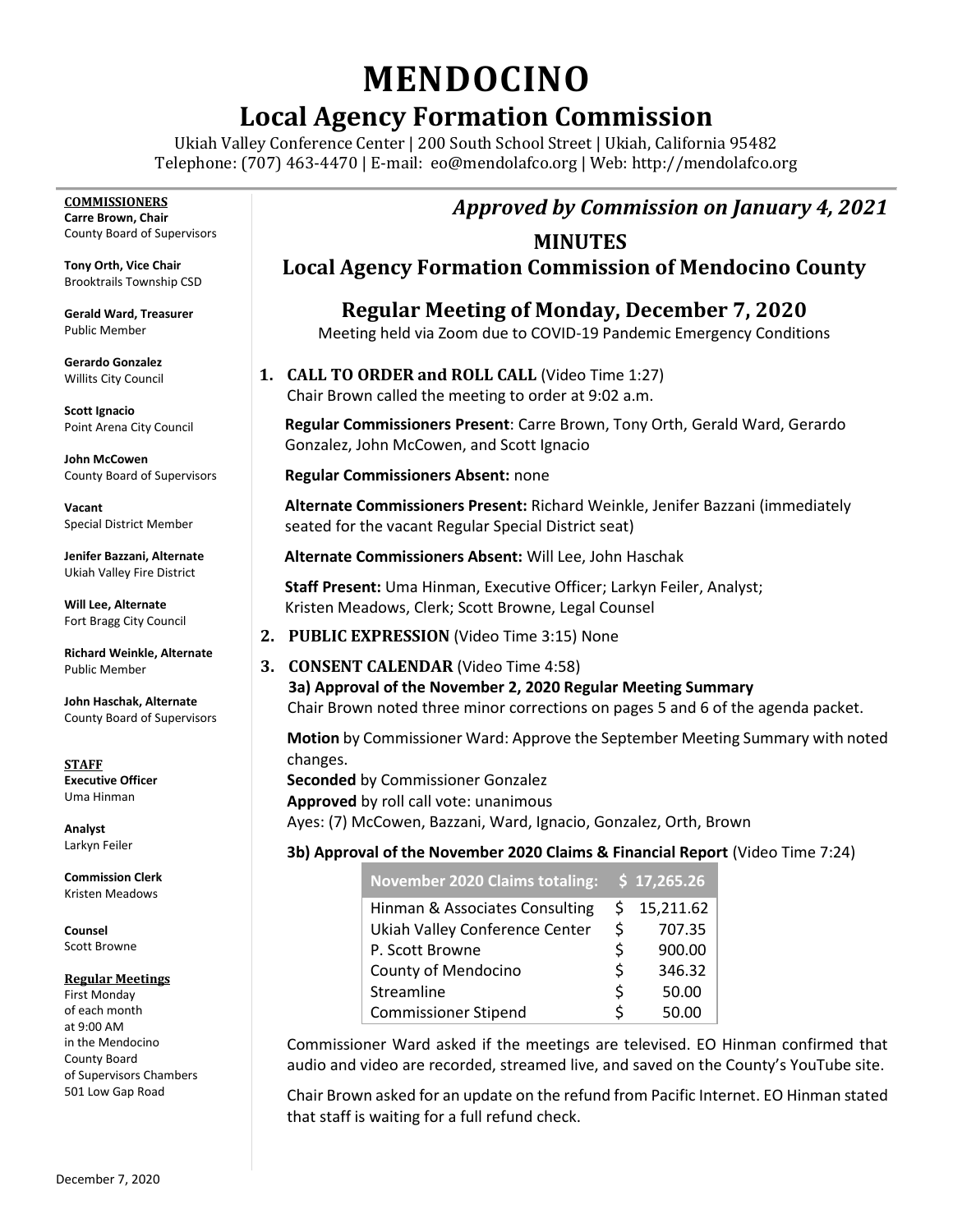**Motion** by Commissioner Ignacio: Approve the October 2020 Claims & Financial Report. **Seconded** by Commissioner Gonzalez **Approved** by roll call vote: unanimous Ayes: (7) McCowen, Bazzani, Ward, Ignacio, Gonzalez, Orth, Brown

#### **3c) Approval of the 2021 Regular Commission Meeting Schedule** (Video Time 9:52)

Commissioner McCowen noted that the proposed January 4th meeting is scheduled before the new County-appointed Commissioners are to be sworn in and suggested moving the meeting to January 11 to accommodate representation from the County.

Chair Brown responded that according to state code, seated Supervisors' terms end at noon on the Monday before the new Supervisors are sworn in, which is the first Tuesday in January (January 5, 2020). LAFCo Legal Counsel Browne advised that the matter is at the Commission's discretion.

1<sup>st</sup> Motion by Commissioner Ignacio: Adopt the calendar as presented and move the January 4<sup>th</sup> meeting to the 11<sup>th</sup>. **Seconded** by Commissioner Bazzani

**Failed** by roll call vote Ayes: (2) Ignacio, Bazzani Noes: (4) Ward, Orth, Gonzalez, McCowen Abstain: (1) Brown

Commissioner Ward stated that he would prefer to meet with Commissioners Brown and McCowen on January 4.

**2 nd Motion** by Commissioner McCowen: Approve the 2021 Regular Meeting Schedule as presented. **Seconded** by Commissioner Ignacio **Approved** by roll call vote: unanimous Ayes: (6) McCowen, Bazzani, Ward, Orth, Ignacio, Gonzalez Abstain: (1) Brown

#### **4. PUBLIC HEARING ITEM** None.

**5. WORKSHOP ITEMS** None.

## **6. MATTERS FOR DISCUSSION AND POSSIBLE ACTION** (Video Time 18:00)

#### **6a) Consultant Selection for City of Ukiah MSR/SOI Update**

EO Hinman presented the item. In summary, the Commission authorized selection of an outside consultant to complete the MSR/SOI Updates for the City of Ukiah and the Ukiah Valley Sanitation District (UVSD). An Ad Hoc Committee of Commissioners Orth and Ward was appointed to oversee the process. Following receipt and review of three proposals, the Committee directed staff to explore funding options to aid in its recommendation to the Commission. On November 25<sup>th</sup>, a collaborative Ad Hoc Committee meeting was held with the City and the UVSD. On December 2<sup>nd,</sup> the City approved to fully fund the consultants' cost to complete its MSR/SOI Update. The Ad Hoc Committee completed its selection process and recommends the Planwest Partners Team to conduct the MSR/SOI Update for the City of Ukiah. There is no recommendation on the UVSD MSR/SOI Update at this time.

Commissioner Orth thanked all parties for working together to move the work plan forward.

Commissioner Ward thanked the City for the funding, considering LAFCo's limited budget. He expressed concern for funding UVSD's update and review.

Chair Brown invited public comment.

Sage Sangiacomo, Ukiah City Manager, noted that the City supports the proposed motion and looks forward to working with LAFCo to complete the review and update it in a timely fashion.

Commissioner McCowen requested an update on the status of UVSD's proposal, specifically the Ad Hoc Committee's recommendation and projected project timeline. EO Hinman responded that UVSD staff is discussing with its Board the timing of the MSR/SOI Update in relation to the discussions taking place with the Upper Russian River Water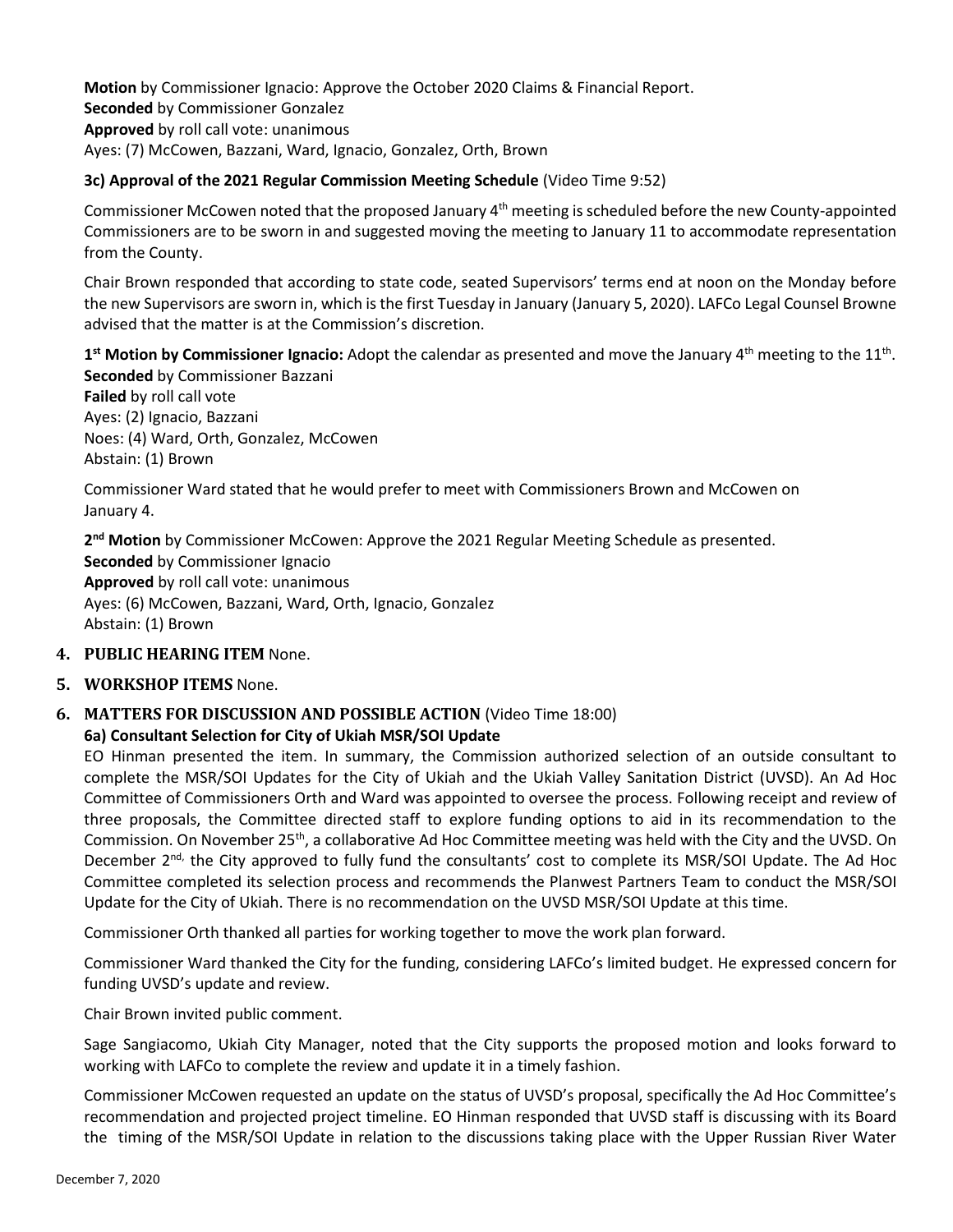Agencies (URRWA) regarding potential consolidation of water and wastewater service providers. The UVSD Board will be discussing the Update at its meeting on December 9.

Although the proposal suggests starting the City's review and update in July 2021, Commissioner Ward asked if the consultants would be ready to start early. EO Hinman responded they are willing and able to start upon executive of contract and are available to completing the report within six months to a year.

Commissioner Ward again expressed concern with funding for the UVSD review and update and encouraged the Commission to take that into consideration for the next budget year.

Commissioner Ignacio requested comment from Counsel. Mr. Browne recommended the motion include negotiating the cost of any environmental review with the City. An SOI, a project under the California Environmental Quality Act (CEQA), requires a review of environmental impact, beginning with an initial study to determine the extent of the impact, followed by a determination of appropriate level of analysis (i.e., exemption, negative declaration, or environmental impact report).

Commissioner Ignacio requested the motion be amended to include Counsel's concerns. Commissioners McCowen and Orth agreed.

**Motion** by Commissioner McCowen:

- 1. Consider and approve the RFP Ad Hoc Committee recommendation for the City of Ukiah Municipal Service Review and Sphere of Influence Update consultant selection of Planwest Partners, LACO, Bartle Wells Associates, and Richard Shoemaker; and
- 2. Authorize the Executive Officer to negotiate and execute an agreement with the City of Ukiah regarding City funding for professional services to prepare the City of Ukiah Municipal Service Review and Sphere of Influence Update; and
- 3. Authorize the Executive Officer to negotiate and execute a standard professional services contract with the Planwest Partners, LACO, Bartle Wells Associates, and Richard Shoemaker team to prepare the City of Ukiah Municipal Service Review and Sphere of Influence Update.

#### **Seconded** by Commissioner Orth

**Approved** by roll call vote: unanimous

Ayes: (7) Bazzani, Gonzalez, Ignacio, McCowen, Orth, Ward, Brown

#### **6b) Special District Member Election Update** (Video Time 32:10)

EO Hinman presented the informational update, noting that no quorum was achieved by November 23<sup>rd</sup> deadline therefore requiring the 60-day extension notice as required by Cortese-Knox-Hertzberg. Notice was sent to Special Districts on November 24<sup>th</sup> of the new ballot deadline of January 25, 2021.

Commissioner Ward asked what will happen if a quorum is not reached in January. EO Hinman answered that extensions are required to continue until a quorum is achieved. She noted, pursuant to Government Code §56334, Commissioners serve four-year terms and until the appointment of a qualified successor. Commissioner Orth actively serves on the Brooktrails Township CSD Board; therefore, he may remain seated until the election results are certified by the Commission.

Chair Brown asked if every district must vote again. EO Hinman confirmed the ballots received are still valid and Staff is waiting to receive the remaining ballots to achieve a quorum. She added that she will continue to send reminders until a quorum is reached.

#### **6c) December Special Meeting** (Video Time 35:36)

EO Hinman presented a request for direction regarding presentation of proposed Sphere of Influence policies which are being considered by the Policies & Procedures Committee, in particular whether the current Commission would like to consider the proposed changes or to wait for the new Commission in 2021.

On November 24, the Policies & Procedures committee reviewed the proposed SOI policy language. The proposals are currently in practice and are intended to become written policy ensure consistency. The changes include:

• Requiring major change of organization/reorganization proposals be consistent with an agency's SOI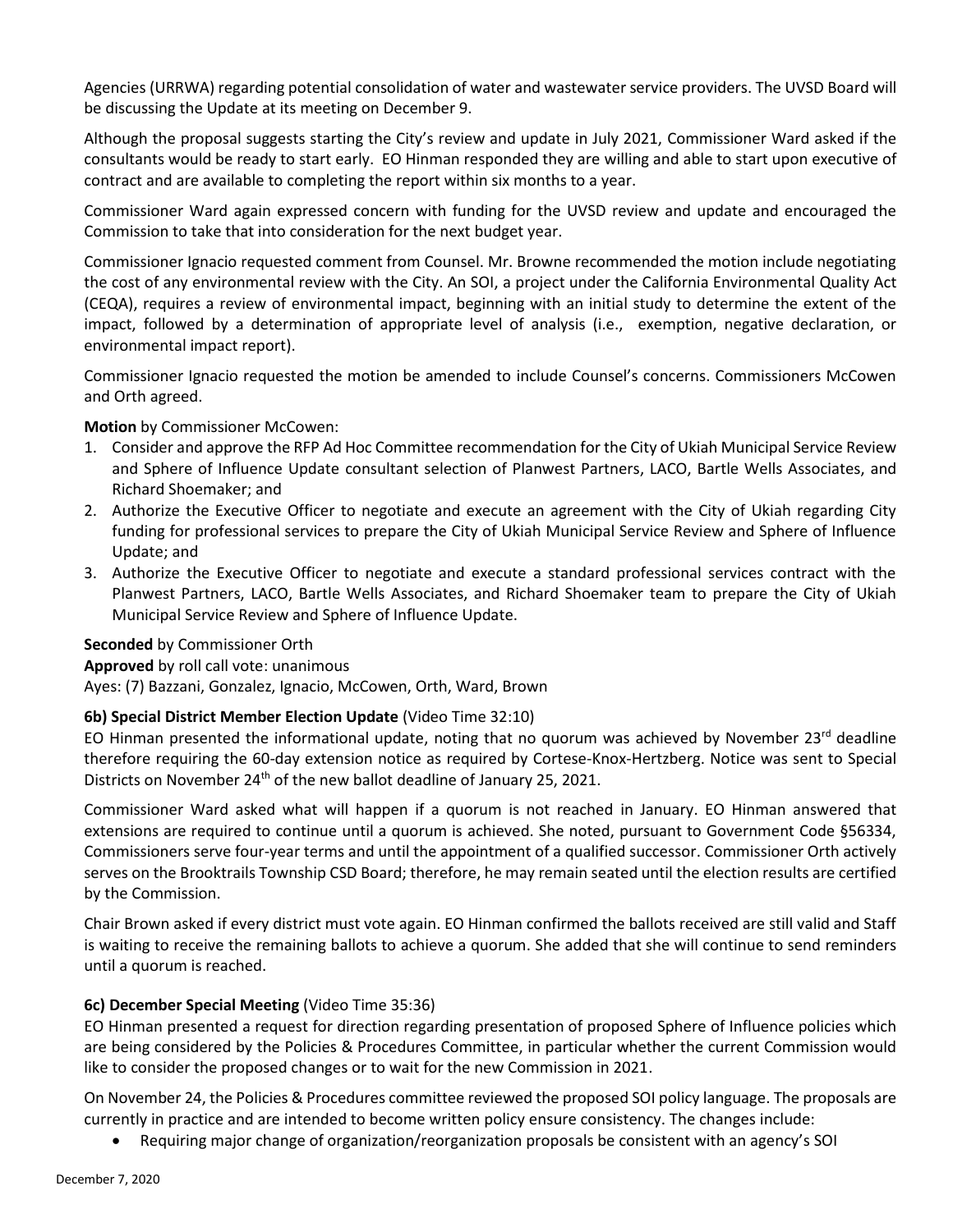- Defining "outdated spheres"
- Adding provisions for Commission authority over SOI review/update and timeframe/process
- Clarifying CEQA requirements for sphere actions
- Cost recovery provisions for non-coterminous SOI Updates
- Adding a provision to maximize combined preparation of MSR and SOI Updates

The Committee reviewed comments from:

- Commissioner McCowen
- City of Ukiah Sage Sangiacomo, Manager and Craig Schlatter, Community Development Director
- City of Willits

The Committee postponed the item to allow for incorporation of suggested changes and collaboration with City Planning Departments and interested special districts. The Committee will reconvene in December.

Chair Brown noted the currently seated Commission will meet once more in January and invited Commissioner comment.

Commissioner Ignacio recommended the Chair direct staff to present the proposals at the January 4<sup>th</sup> meeting.

Chair Brown invited public comment.

Sage Sangiacomo, Ukiah City Manager, expressed appreciation for the additional time allowed to collaborate and noted that they had not yet received a response to expressed concerns. He acknowledged and encouraged plans to schedule another meeting with the cities before the proposed policy changes are considered by the Commission to ensure the success of LAFCo's long-term goals and cost mitigation.

Chair Brown recommend that further vetting be completed through the Policies and Procedures Committee.

Commissioner Gonzalez suggested postponing Policies & Procedures Committee meeting to allow staff time to meet with the cities and interested agencies before reconvening the Committee.

Staff agreed, and received direction to meet with the agencies first, then to schedule a meeting with the Policies and Procedures Committee and calendar this item for presentation on January 4<sup>th</sup> at the Regular Commission meeting.

Chair Brown recommended that the agencies submit their commentsin writing so that it can be included in the agenda packet for the January  $4<sup>th</sup>$  meeting.

EO Hinman noted the comments from the Cities of Ukiah and Willits are posted on the LAFCo website under the Policies & Procedures Committee meeting materials.

#### **7. INFORMATION/REPORT ITEMS** (Video Time: 48:34)

#### **7a) Work Plan, Current, and Future Proposals**

EO Hinman summarized the continued work on the following Proposals and Work Plan: Current Proposals

- City of Ukiah Detachment of Ukiah Valley Sanitation District (UVSD) Served Areas
- City of Ukiah Pre-Application for Annexation of Areas North of the City
- Ukiah Valley Fire District (UVFD) Pre-Application for Annexation of the City of Ukiah
- Millview County Water District Pre-Application for Annexation of Masonite Properties

#### Future Proposals

• City of Ukiah Potential Annexation of Areas South of the City

#### Work Plan

The MSR/SOI updates for UVFD, Covelo CSD, and CSA 3 are on hold until schedule and budget for the City and UVSD updates are finalized. Once settled, staff will reevaluate the budget and staff availability for the remaining projects.

Commissioner Ward asked about the \$12,500 allotted to initiate the contract with the City of Ukiah. EO Hinman clarified that the budgeted amount is for developing the agreement as well as staff's time facilitating the development of the Update. Commissioner Ward asked if additional staffing is anticipated. EO Hinman explained that some of the